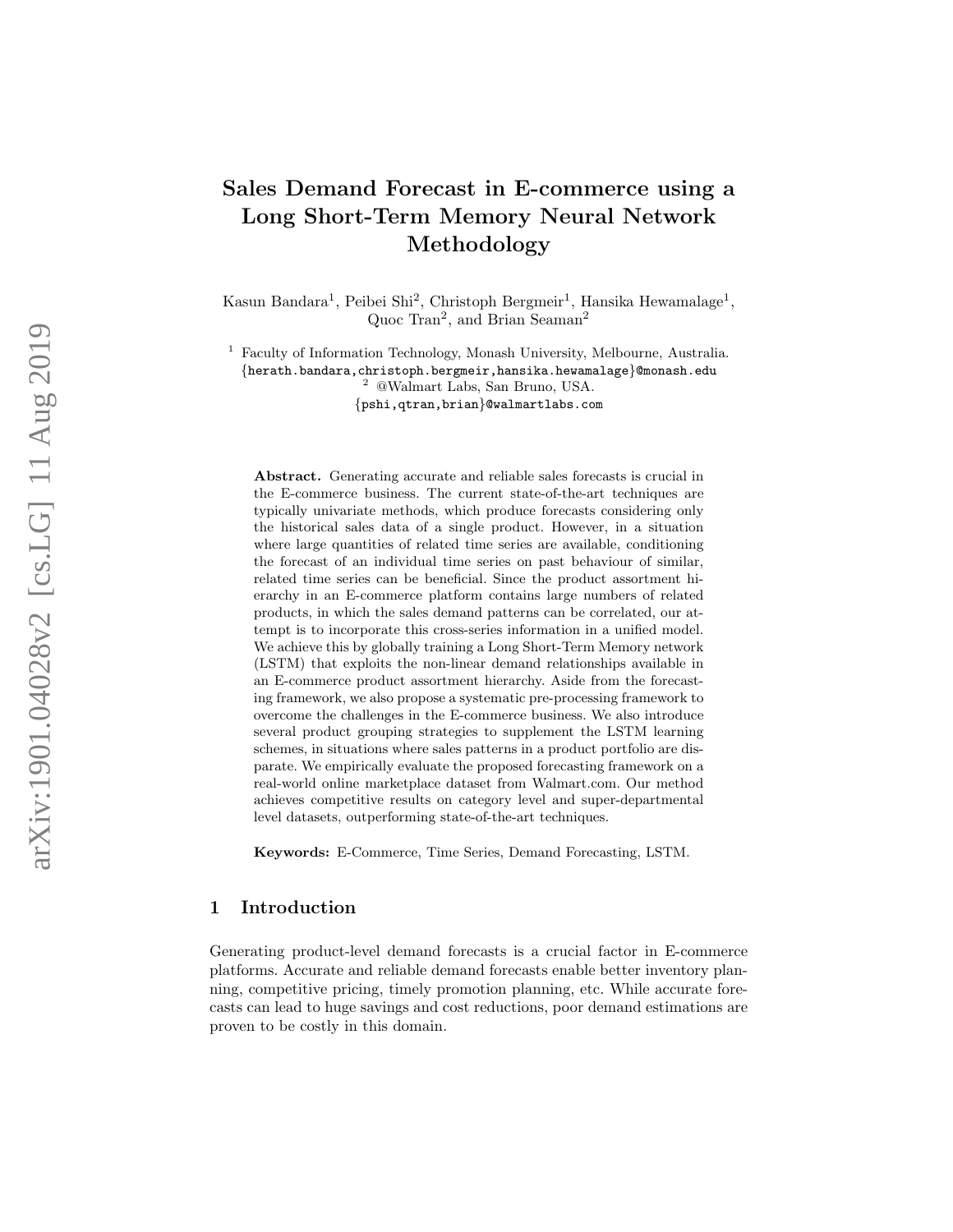The business environment in E-commerce is highly dynamic and often volatile, which is largely caused by holiday effects, low product-sales conversion rate, competitor behaviour, etc. As a result, demand data in this domain carry various challenges, such as highly non-stationary historical data, irregular sales patterns, sparse sales data, highly intermittent sales, etc. Furthermore, product assortments in these platforms follow a hierarchical structure, where certain products within a subgroup of the hierarchy can be similar or related to each other. In essence, this hierarchical structure provides a natural grouping of the product portfolio, where items that fall in the same subcategory/category/department/su per-department are considered as a single group, in which the sales patterns can be correlated. The time series of such related products are correlated and may share key properties of demand. For example, increasing demand of an item may potentially cause to decrease/increase sales demand of another item, i.e., substituting/complimentary products. Therefore, accounting for the notion of similarity between these products becomes necessary to produce accurate and meaningful forecasts in the E-commerce domain. An example of such related time series is shown in Fig. [1.](#page-1-0)



<span id="page-1-0"></span>Fig. 1. Daily sales demand of three different products over a four months period, extracted from Walmart.com. These products are collected from the same product assortment sub-hierarchy.

The existing demand forecasting methods in the E-commerce domain are largely influenced by state-of-the-art forecasting techniques from the exponential smoothing [\[1\]](#page-14-0) and the ARIMA [\[2\]](#page-14-1) families. However, these forecasting methods are univariate, thus treat each time series separately, and forecast them in isolation. As a result, though many related products are available, in which the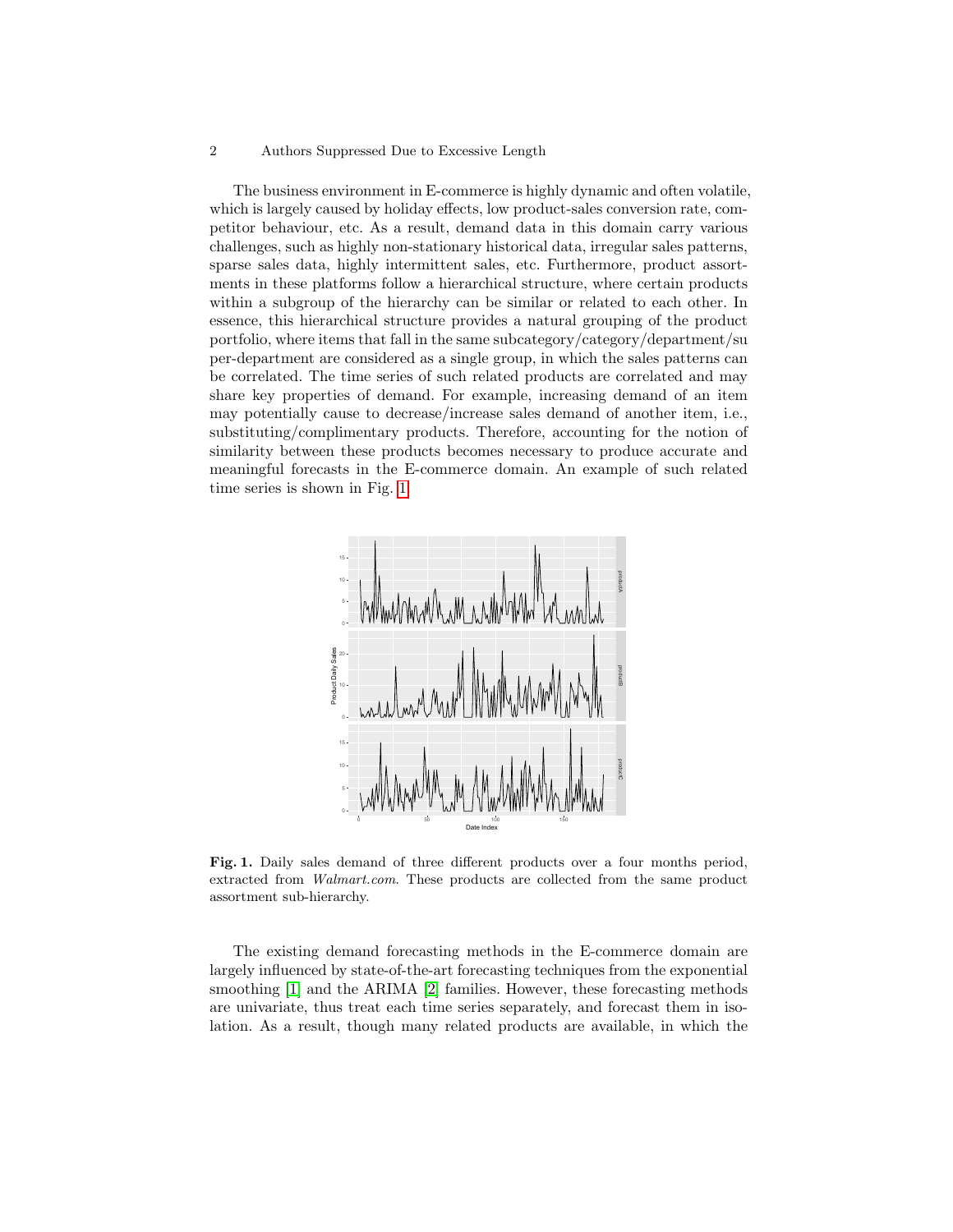sales demand patterns can be similar, these univariate models ignore such potential cross-series information available within related products. Consequently, efforts to exploit the enormous potentials of such multiple related time series is becoming increasingly popular [\[13,](#page-14-2)[14,](#page-14-3)[15](#page-14-4)[,16,](#page-14-5)[17,](#page-15-0)[18\]](#page-15-1). More recently, Recurrent Neural Networks (RNN) and Long Short-Term Memory Networks (LSTM), a special group of neural networks (NN) that are naturally suited for time series forecasting, have achieved promising results by globally training the network across all related time series that enables the network to exploit any cross-series information available [\[15](#page-14-4)[,16,](#page-14-5)[18\]](#page-15-1).

Therefore, with the primary objective of leveraging demand forecasts in the E-commerce domain, we identify the main research contributions of this study as follows:

- We exploit sales correlations and relationships available in an E-commerce product hierarchy.
- We introduce a systematic preprocessing framework to overcome the data challenges in the E-commerce domain.
- We analyse and compare two different LSTM learning schemes with different back-propagation error terms, and include a mix of static and dynamic features to incorporate potential external driving factors of sales demand.
- We empirically evaluate our framework using real-world retail sales data from Walmart.com, in which we use state-of-the-art forecasting techniques to compare against our proposed framework.

The rest of the paper is organized as follows. In Section [2](#page-2-0) we formally define the problem of generating a global time series model for product demand forecasting. In Section [3](#page-3-0) we discuss the state of the art in this domain. We describe the proposed preprocessing scheme in Section [4.](#page-4-0) Next, in Section [5,](#page-7-0) we outline the key learning properties included in our LSTM network architecture. We summarise the overall architecture of our forecasting engine in Section [6.](#page-9-0) Our experimental setup is presented in Section [7,](#page-9-1) where we demonstrate the results obtained by applying our framework to a large dataset from Walmart.com. Finally, Section [8](#page-13-0) concludes the paper.

## <span id="page-2-0"></span>2 Problem Statement

Let  $i \in \{1, 2, ..., n\}$  be the *i*th product from *n* total products in our database. The historical sales of product i are given by  $X_i = \{x_1, x_2, ..., x_K\} \in \mathbb{R}^K$ , where K represents the length of a time series. Additionally, we introduce an exogenous feature space,  $Z_i = \{z_1, z_2, ..., z_K\} \in \mathbb{R}^{K \times P}$ , where P denotes the feature dimension of  $Z_i$ .

Our aim is to develop a prediction model  $f$ , which uses the past sales data of all the products in the database, i.e.,  $X = \{X_1, X_2, ..., X_n\} \in \mathbb{R}^{n \times K}$ , and the exogenous feature set  $Z = \{Z_1, Z_2, ..., Z_n\} \in \mathbb{R}^{Kn \times P}$  to forecast M number of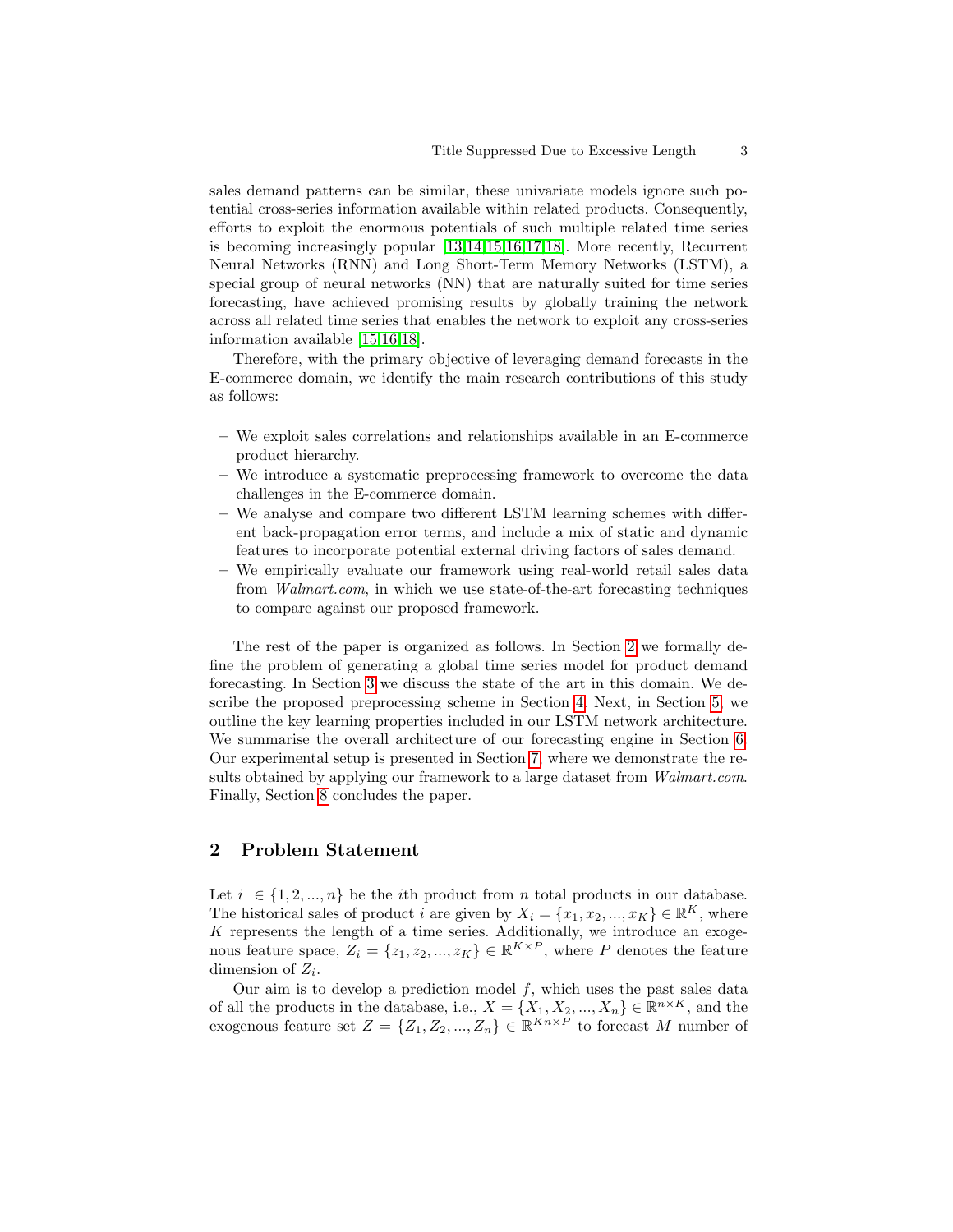future sales demand points of product *i*, i.e.,  $X_i^M = \{x_t, x_{t+1}, ..., x_{t+M}\}$ , where  $M$  is the forecasting horizon. The model  $f$  can be defined as follows:

$$
X_i^M = f(X, Z, \theta)
$$
 (1)

Here,  $\theta$  are the model parameters, which are learned in the LSTM training process.

## <span id="page-3-0"></span>3 Prior Work

The traditional demand forecast algorithms are largely influenced by state-ofthe-art univariate statistical forecasting methods such as exponential smoothing methods [\[1\]](#page-14-0) and ARIMA models [\[2\]](#page-14-1). As described earlier, forecasting in the E-commerce domain commonly needs to address challenges such as irregular sales patterns, presence of highly bursty and sparse sales data, etc. Nonetheless, numerous studies have been undertaken to alleviate the limitations of classical approaches in these challenging conditions. This includes introducing preprocessing techniques [\[3\]](#page-14-6), feature engineering methods [\[4,](#page-14-7)[5,](#page-14-8)[6,](#page-14-9)[7\]](#page-14-10), and modified likelihood functions [\[8](#page-14-11)[,9\]](#page-14-12).

As emphasized in Section [1,](#page-0-0) one major limitation of univariate forecasting techniques is that they are incapable of using cross-series information for forecasting. Also many studies based on NNs, which are recognised as a strong alternative to traditional approaches, have been employing NNs in the form of a univariate forecasting technique [\[10,](#page-14-13)[11](#page-14-14)[,12\]](#page-14-15).

In addition to improving the forecasting accuracy, forecasting models that build on multiple related time series can be potentially more robust in handling outliers in a time series. This is because, incorporating the common behaviour of multiple time series may reduce the effects caused by few abnormal observations in a single time series.

Recently, methods to build global models across such time series databases have achieved promising results. Trapero et al. [\[13\]](#page-14-2) introduce a pooling regression model on sets of related time series. They improve the promotional forecast accuracy in situations where historical sales data is limited in a single time series. Chapados [\[17\]](#page-15-0) achieves good results in the supply chain planning domain by modelling multiple time series using a Bayesian framework, where that author uses the available hierarchical structure to disseminate the cross-series information across a set of time series. More recently, deep learning techniques, such as RNNs and CNNs have also shown to be competitive in this domain [\[14,](#page-14-3)[15,](#page-14-4)[16,](#page-14-5)[18\]](#page-15-1).

The probabilistic forecasting framework introduced by [\[15,](#page-14-4)[16\]](#page-14-5) attempts to address the uncertainty factor in forecasting. Those authors use RNN and LSTM architectures to learn from groups of time series, and provide quantile estimations of the forecast distributions. Moreover, Bandara et al. [\[18\]](#page-15-1) develop a clusteringbased forecasting framework to accommodate situations where groups of heterogeneous time series are available. Here, those authors initially group the time series into subgroups based on a similarity measure, before using RNNs to learn across each subgroup of time series. Furthermore, Borovykh et al. [\[14\]](#page-14-3) apply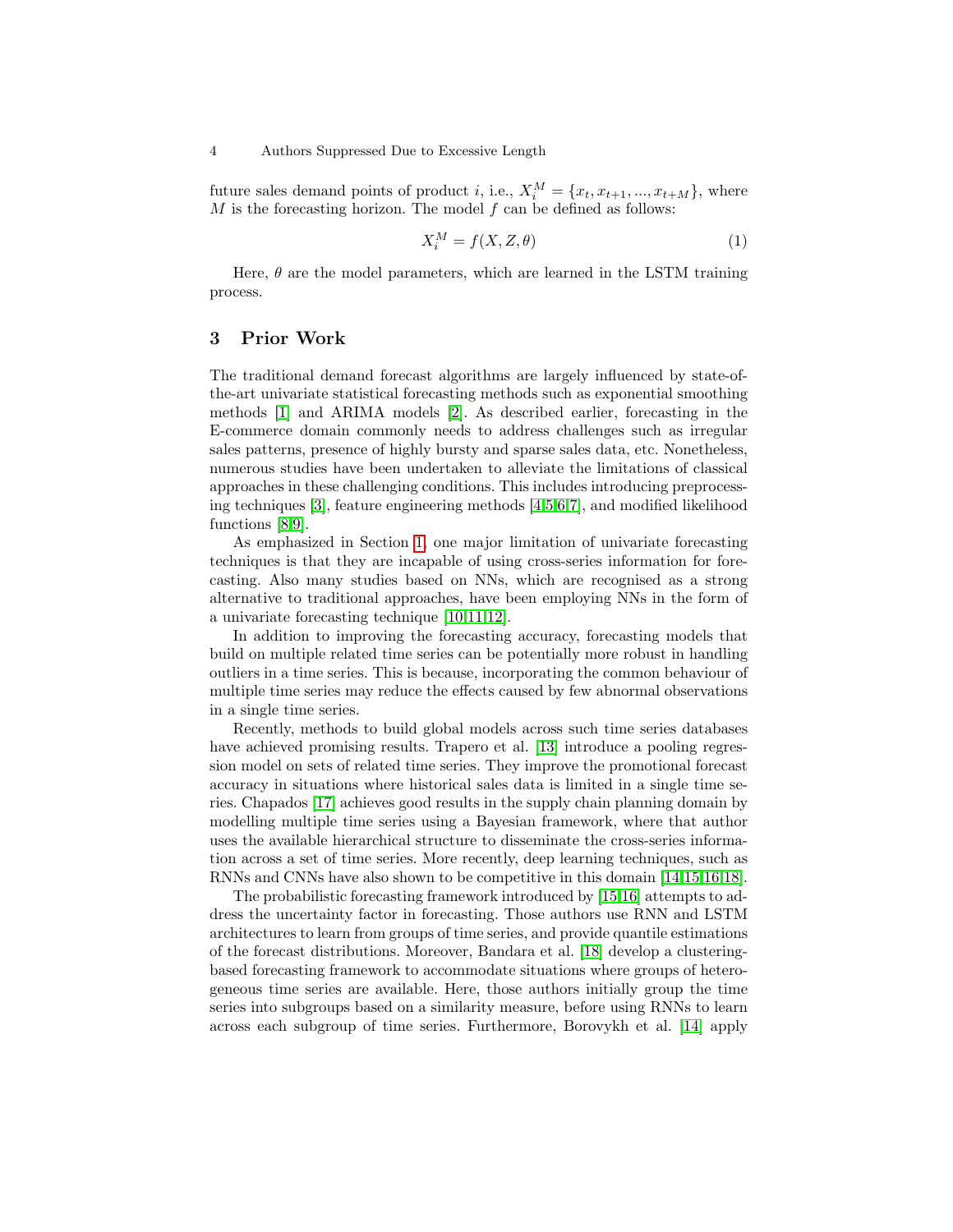CNNs to model similar sets of financial time series together, where they highlight that the global learning procedure improves both robustness and forecasting accuracy of a model, and also enables the network to effectively learn from shorter time series, where information available within an individual time series is limited.

# <span id="page-4-0"></span>4 Data Preprocessing

Sales datasets in the E-commerce domain experience various issues that we aim to address with the following preprocessing mechanisms in our framework.

## 4.1 Handling Data Quality Issues

Nowadays, data extract, transform, load (ETL) [\[37\]](#page-15-2) is the main data integration process in data warehousing pipelines. However, the ETL process is often unstable in real-time processing, and may cause false "zero" sales in the dataset. Therefore, we propose a method to distinguish the actual zero sales from the false zero sales ("fake zeros") and treat the latter as missing observations.

Our approach is mostly heuristic, where we initially compute the minimum non-zero sales of each item in the past 6 months. Then, we treat the zero sales as "fake" zero sales if the minimum non-zero sales of a certain item are higher than a threshold  $\gamma$ . We treat these zero sales as missing observations. It is also noteworthy to mention that the ground truth of zero sales is not available, thus potential false positives can appear in the dataset.

### 4.2 Handling Missing Values

We use a forward-filling strategy to impute missing sales observations in the dataset. This approach uses the most recent valid observation available to replace the missing values. We performed preliminary experiments that showed that this approach outperforms more sophisticated imputation techniques such as linear regression and Classification And Regression Trees (CART).

## <span id="page-4-1"></span>4.3 Product Grouping

According to [\[18\]](#page-15-1), employing a time series grouping strategy can improve the LSTM performance in situations where time series are disparate. Therefore, we introduce two product grouping mechanisms in our preprocessing scheme.

In the first approach, the target products are grouped based on available domain knowledge. Here, we use the sales ranking and the percentage of zero sales as primary business metrics to form groups of products. The first group (G1) represents the product group with a high sales ranking and a low zero sales density. Whereas, group  $2(G2)$  represents the product group with a low sales ranking and a high zero sales density. Group 3 (G3) represents the rest of the products. From an E-commerce perspective, products in G1 are the "head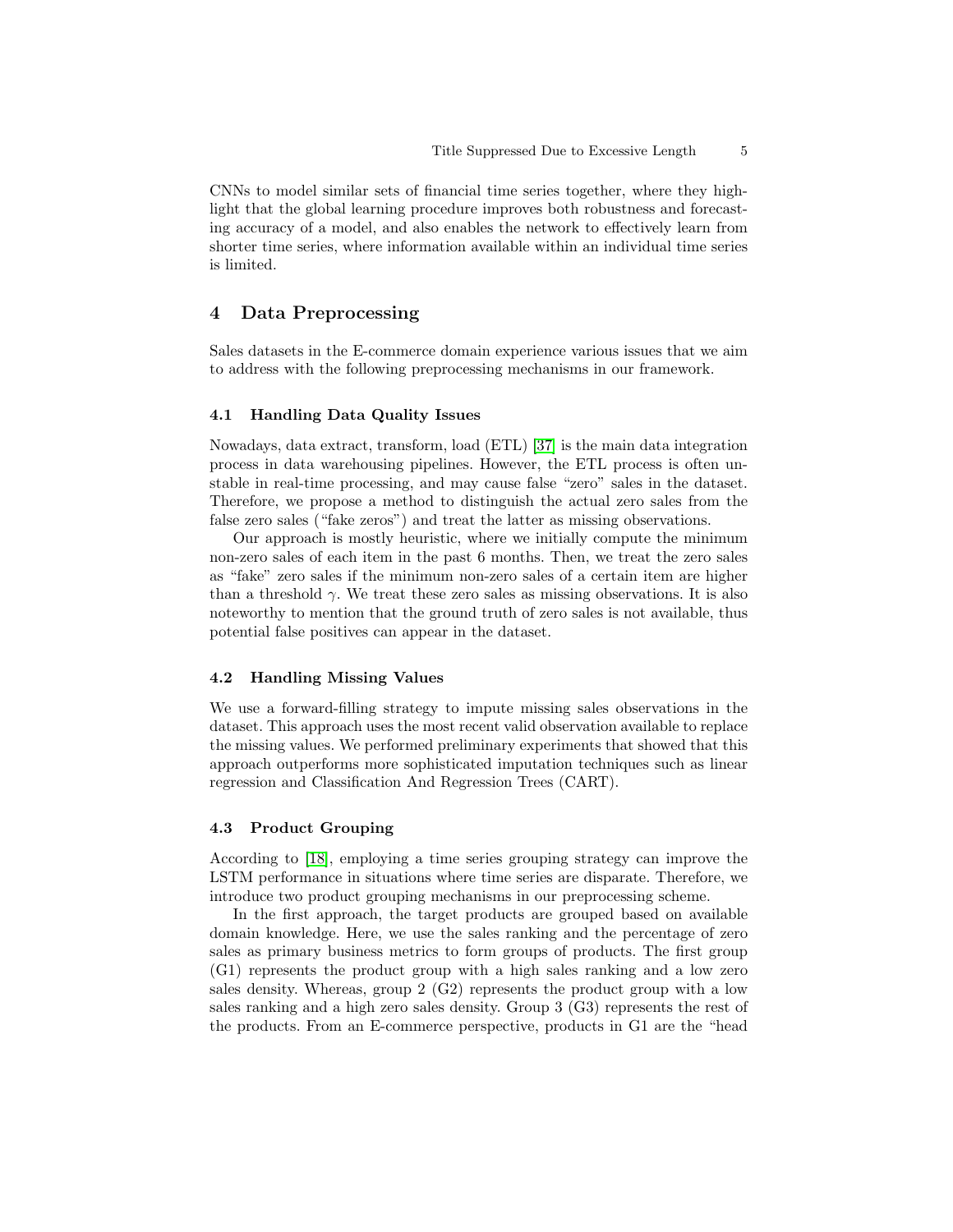items" that bring the highest contribution to the business, thus improving the sales forecast accuracy in G1 is most important. Details of the above groupings are summarized in Table [2.](#page-5-0)

The second approach is based on time series clustering, where we perform Kmeans clustering on a set of time series features to identify the product grouping. Table [1](#page-5-1) provides an overview of these features, where the first two features are business specific features, and the rest are time series specific features. The time series features are extracted using the tsfeatures package developed by [\[36\]](#page-15-3). Finally, we use a *silhouette analysis* to determine the optimal number of clusters in the K-means clustering algorithm.

<span id="page-5-1"></span>Table 1. Time series and sales-related features used for product clustering

| Feature          | Description                                                   |
|------------------|---------------------------------------------------------------|
| Sales.quantile   | Sales quantile over total sales                               |
|                  | Zero.sales.percentage Sales sparsity/percentage of zero sales |
| Trend            | Strength of trend                                             |
| <b>Spikiness</b> | Strength of spikiness                                         |
| Linearity        | Strength of linearity                                         |
| Curvature        | Strength of curvature                                         |
| $ACF1-e$         | Autocorrelation coefficient at lag 1 of the residuals         |
| $ACF1-x$         | Autocorrelation coefficient at lag 1                          |
| Entropy          | Spectral entropy                                              |

Table 2. Sales sparsity thresholds used for domain-based product grouping

<span id="page-5-0"></span>

| Group-ID Sales ranking | Sales sparsity                                                        |
|------------------------|-----------------------------------------------------------------------|
|                        | Sales.quantile $\leq 0.33$ Zero.sales.percentage.quantile $\geq 0.67$ |
|                        | Sales.quantile $> 0.67$ Zero.sales.percentage.quantile $< 0.33$       |
| other                  | other                                                                 |

## 4.4 Sales Normalization

The product assortment hierarchy is composed of numerous commodities that follow various sales volume ranges, thus performing a data normalisation strategy becomes necessary before building a global model like ours. We use the meanscale transformation proposed by [\[15\]](#page-14-4), where the mean sales of a product is considered as the scaling factor. This transformation can be formally defined as follows:

$$
X_{i,new} = \frac{X_i}{1 + \frac{1}{k} \sum_{t=1}^k X_{i,t}} \tag{2}
$$

Here,  $X_{i,new}$  represents the normalised sales vector, and k denotes the number of sales observations of product i.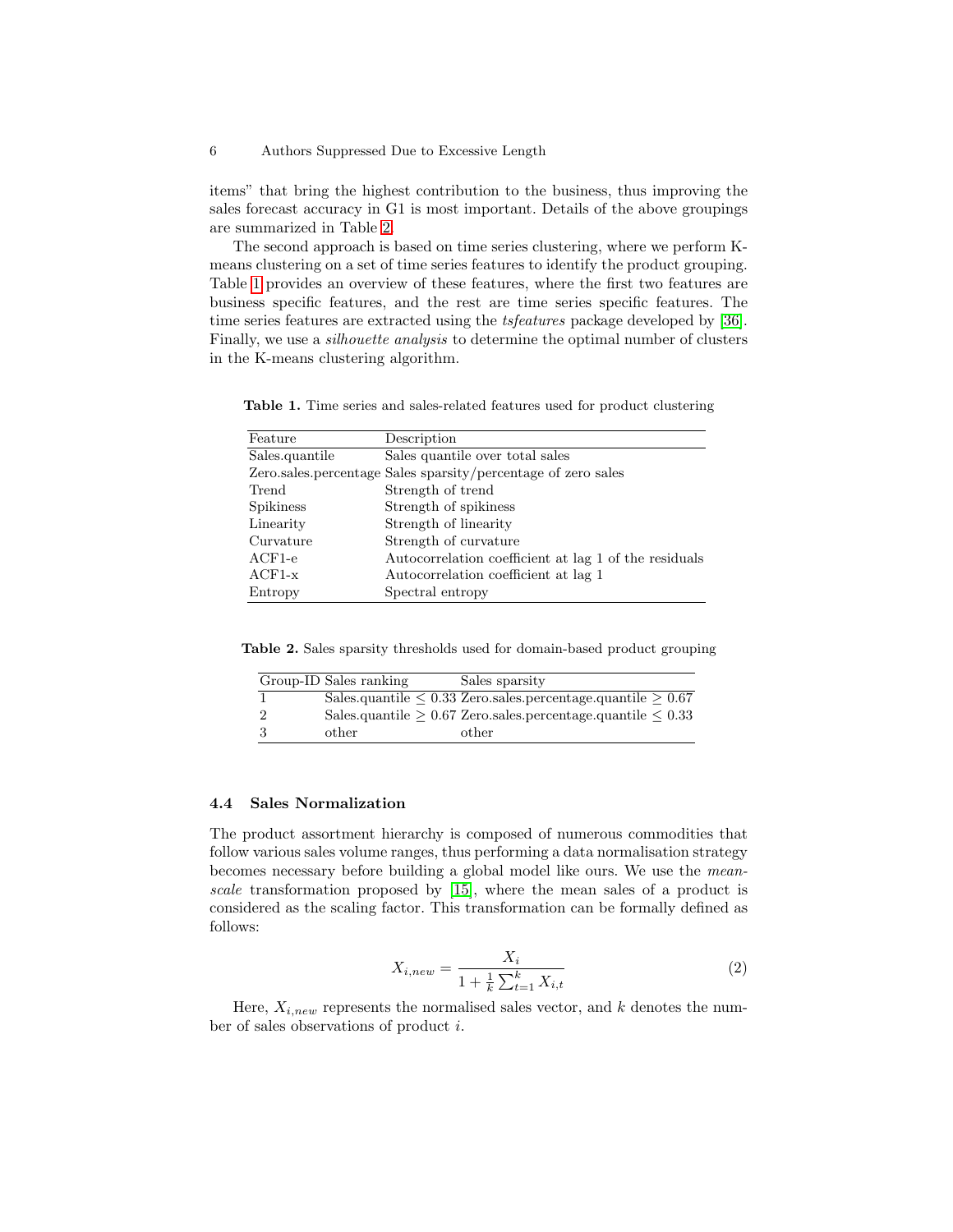#### <span id="page-6-1"></span>4.5 Moving Window Approach

The Moving Window (MW) strategy transforms a time series  $(X_i)$  into pairs of  $\langle$ *input, output* $>$  patches, which are later used as the training data of the LSTM.

Given a time series  $X_i = \{x_1, ..., x_K\} \in \mathbb{R}^K$  of length K, the MW strategy converts the  $X_i$  into  $(K - n - m)$  number of patches, where each patch has a size of  $(m + n)$ . Here, n and m represent the sizes of the input window and output window, respectively. In our study, we make the size of the output window  $(m)$ identical to the intended forecasting horizon, following the Multi-Input Multi-Output (MIMO) strategy in multi-step forecasting. This enables our model to directly predict all future values up to the intended forecasting horizon  $X_i^M$ . The MIMO strategy is advocated by many studies [\[16,](#page-14-5)[27\]](#page-15-4) for multi-step forecasting with NNs. Fig. [2](#page-6-0) illustrates an example of applying the MW approach to a sales demand time series from our dataset.



<span id="page-6-0"></span>Fig. 2. Applying the MW approach to time series  $X_i$ . Here,  $\{x_1, x_2, ..., x_n\}$  refers to the input window, and  $\{y_1, y_2, ..., y_m\}$  is the corresponding output window.

We use an amount of  $(K - m)$  data points from time series  $X_i$  to train the LSTM, and reserve the last output window of  $X_i$  for the network validation. To avoid possible network saturation effects, which are caused by the bounds of the network activation functions [\[28\]](#page-15-5), we employ a local normalisation process at each MW step. In this step, the mean value for each input window  $(\bar{X}_i)$  is calculated and subtracted from each data point of the corresponding input and output window. Thereafter, these windows are shifted forward by one step, i.e.,  ${x_2, x_3, ..., x_{n+1}}, \{y_2, y_3, ..., y_{m+1}\},$  and the normalisation process is repeated. The normalisation procedure also enables the network to generate conservative forecasts (for details see Bandara et al. [\[18\]](#page-15-1)), which is beneficial in forecasting in general, and in particular in the E-commerce domain, as this reduces the risk of generating large demand forecasting errors.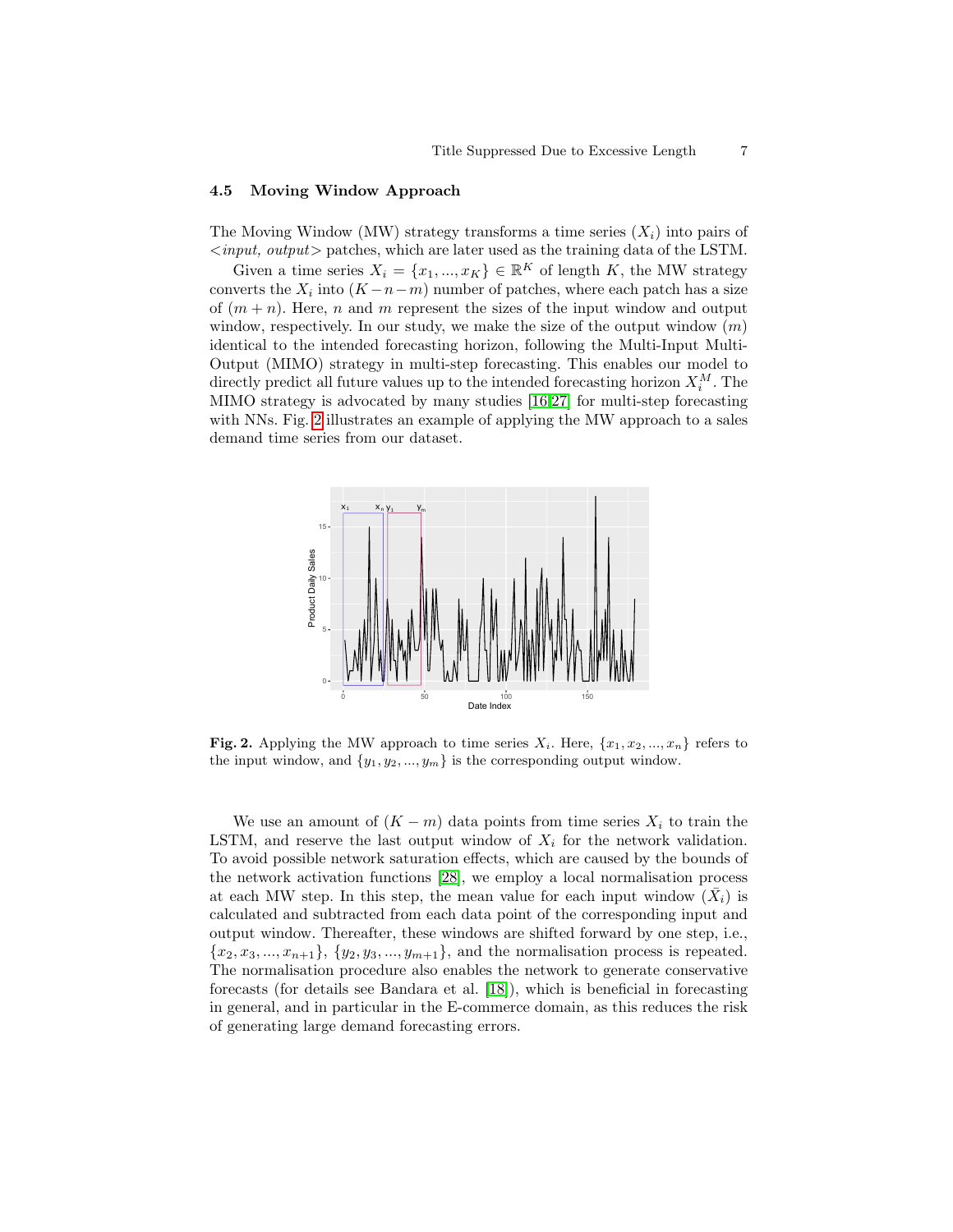# <span id="page-7-0"></span>5 LSTM Network Architecture

LSTMs are an extension of RNNs that have the ability to learn long-term dependencies in a sequence, overcoming the limitations of vanilla RNNs [\[21\]](#page-15-6). The cohesive gating mechanism, i.e., input, output, and forget gates, together with the self-contained memory cell, i.e., "Constant Error Carousel" (CEC) allow the LSTM to regulate the information flow across the network. This enables the LSTM to propagate the network error for much longer sequences, while capturing their long-term temporal dependencies.

In this study, we use a special variant of LSTMs, known as "LSTM with peephole connections" that requires the LSTM input and forget gates to incorporate the previous state of the LSTM memory cell. For further discussions of RNN and LSTM architectures, we refer to [\[18\]](#page-15-1). In the following, we describe how exactly the LSTM architecture is used in our work.

### 5.1 Learning Schemes

As mentioned in Section [4.5,](#page-6-1) we use the input and output data frames generated from the MW procedure as the primary training source of LSTM. Therefore, the LSTM is provided with an array of lagged values as the input data, instead of feeding in a single observation at a time. This essentially relaxes the LSTM memory regulation and allows the network to learn directly from a lagged time series [\[18\]](#page-15-1).

Fig. [3](#page-8-0) summarizes the LSTM learning schemes used in our study, LSTM-LS1 and LSTM-LS2. Here,  $W_t \in \mathbb{R}^n$  represents the input window at time step t,  $h_t$  $\in \mathbb{R}^p$  represents the hidden state at time step t, and the cell state at time step t is represented by  $C_{t-1} \in \mathbb{R}^p$ . Note that p denotes the dimension of the memory cell of the LSTM. Additionally, we introduce  $\hat{Y}_t \in \mathbb{R}^m$  to represent the projected output of the LSTM at time step  $t$ . Here,  $m$  denotes our output window size, which is equivalent to the forecasting horizon  $M$ . Here, each LSTM layer is followed by a fully connected neural layer (excluding the bias component) to project each LSTM cell output  $h_t$  to the dimension of the output window m.

The proposed learning schemes can be distinguished by the overall error term  $E_t$  used in the network back-propagation, which is back-propagation through time (BPTT;[\[20\]](#page-15-7)). Given  $Y_t \in \mathbb{R}^m$  are the actual observations of values in the output window at time step  $t$ , which are used as the teacher inputs for the predictions  $\hat{Y}_t$ , the LSTM-LS1 scheme accumulates the error  $e_t$  of each LSTM cell instance to compute the error  $E_t$  of the network. Here,  $e_t$  refers to the prediction error at time step t, where  $e_t = Y_t - \hat{Y}_t$ . Whereas in LSTM-LS2, only the error term of the final LSTM cell instance  $e_{t+1}$  is used as the error  $E_t$  for the network training. For example, in Fig. [3,](#page-8-0) the  $E_t$  of LSTM-LS1 scheme is equivalent to  $\sum_{j=t-2}^{t+1} e_j$ , while the error term in the final LSTM cell state  $e_{t+1}$ gives the error  $\vec{E_t}$  of LSTM-LS2. These error terms are eventually used to update the network parameters, i.e., the LSTM weight matrices. In this study, we use TensorFlow, an open-source deep-learning toolkit [\[29\]](#page-15-8) to implement the above LSTM learning schemes.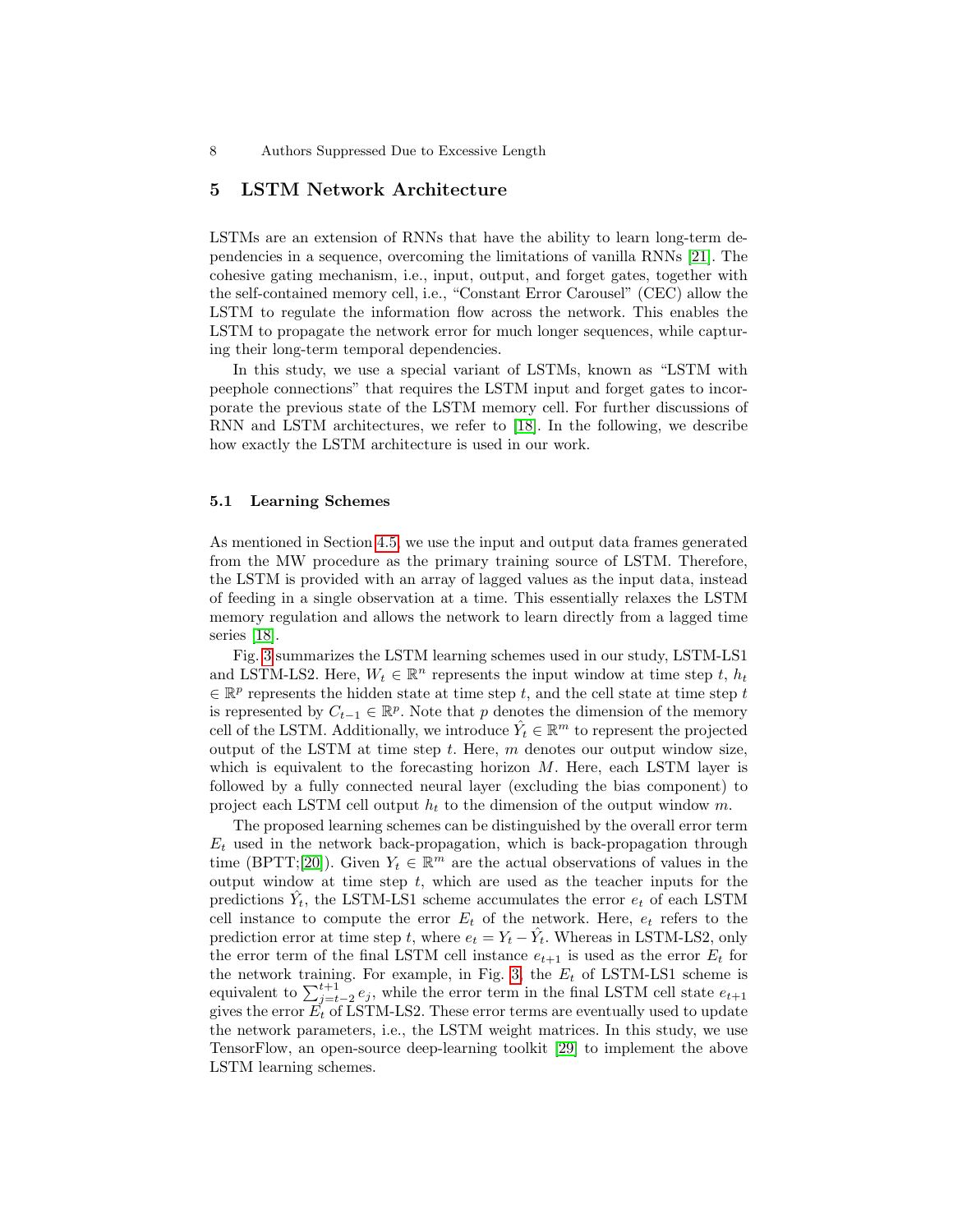



<span id="page-8-0"></span>

Fig. 3. The architectures of LSTM learning schemes, LSTM-LS1 and LSTM-LS2. Each squared unit represents a peephole connected LSTM cell, where  $h_t$  provides short-term memory and  $C_t$  retains the long-term dependencies of LSTM.



<span id="page-8-1"></span>**Fig. 4.** Using both static  $Z_t^{(s)}$ , and dynamic  $Z_t^{(d)}$  features with the MW approach. All categorical variables are represented as "one-hot-encoded" vectors in the LSTM training data.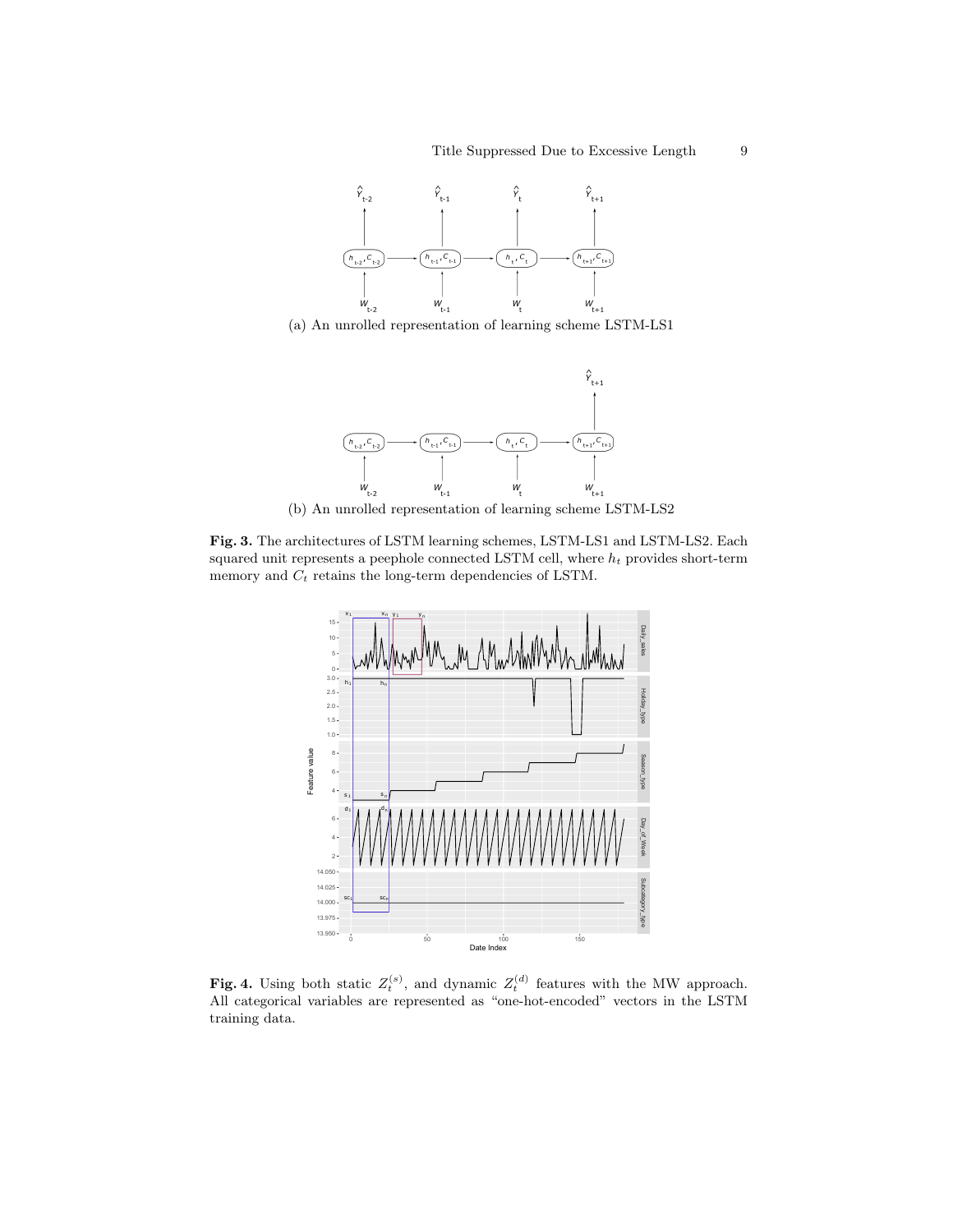#### 5.2 Exogenous Variables

We use a combination of static and dynamic features to model external factors that affect the sales demand. In general, static features include time invariant information, such as product type, product category, etc. Dynamic features include calendar features (e.g., holidays, season, weekday/weekend). These features can be useful to capture sales demand behaviours of products in a certain period of time.

Fig. [4](#page-8-1) demonstrates an example of applying the MW approach (see Section [4.5\)](#page-6-1) to include static and dynamic features in an input window. Now, the input window  $W_t$  is a unified vector of past sales observations  $X_t$ , static features  $Z_t^{(s)}$ , and dynamic features  $Z_t^{(d)}$ . As a result, in addition to historical sales observations  $\{x_1, x_2, ..., x_n\}$ , we also include the input windows of the holidays  $\{h_1, h_2, ..., h_n\}$ , seasons  $\{s_1, s_2, ..., s_n\}$ , day of the week  $\{d_1, d_2, ..., d_n\}$ , and the sub category types  $\{sc_1, sc_2, ..., sc_n\}$ . Later, LSTM uses a concatenation of these input windows to learn the actual observation of the output window  ${y_1, y_2, ..., y_m}.$ 

# <span id="page-9-0"></span>6 Overall procedure

The proposed forecasting framework is composed of three components, namely 1) pre-processing layer, 2) LSTM training layer, and 3) post-processing layer. Fig. [5](#page-10-0) gives a schematic overview of our proposed forecasting framework.

As described in Section [4,](#page-4-0) we initially perform several preprocessing techniques to arrange the raw data for the LSTM training procedure. Afterwards, the LSTM models are trained according to the LSTM-LS1 and LSTM-LS2 learning schemes shown in Fig. [3.](#page-8-0) Then, in order to obtain the final forecasts, we rescale and denormalize the predictions generated by the LSTM. Here, the rescaling process back-transforms the generated forecasts to their original scale of sales, whereas the denormalization process (see Section [4.5\)](#page-6-1) adds back the mean sales of the last input window to the forecasts.

## <span id="page-9-1"></span>7 Experiments

In this section, we describe the experimental setup used to empirically evaluate our proposed forecasting framework. This includes the datasets, error metrics, hyper-parameter selection method, benchmark methods and LSTM variants used to perform the experiments, and the results obtained.

## 7.1 Datasets

We evaluate our forecasting framework on two datasets collected from Walmart.com. We first evaluate our framework on a subset of 1724 items that belong to the product household category, which consists of 15 different sub-categories. Next, we scale up the number of products to 18254 by extracting a collection from a single super-department, which consists of 16 different categories.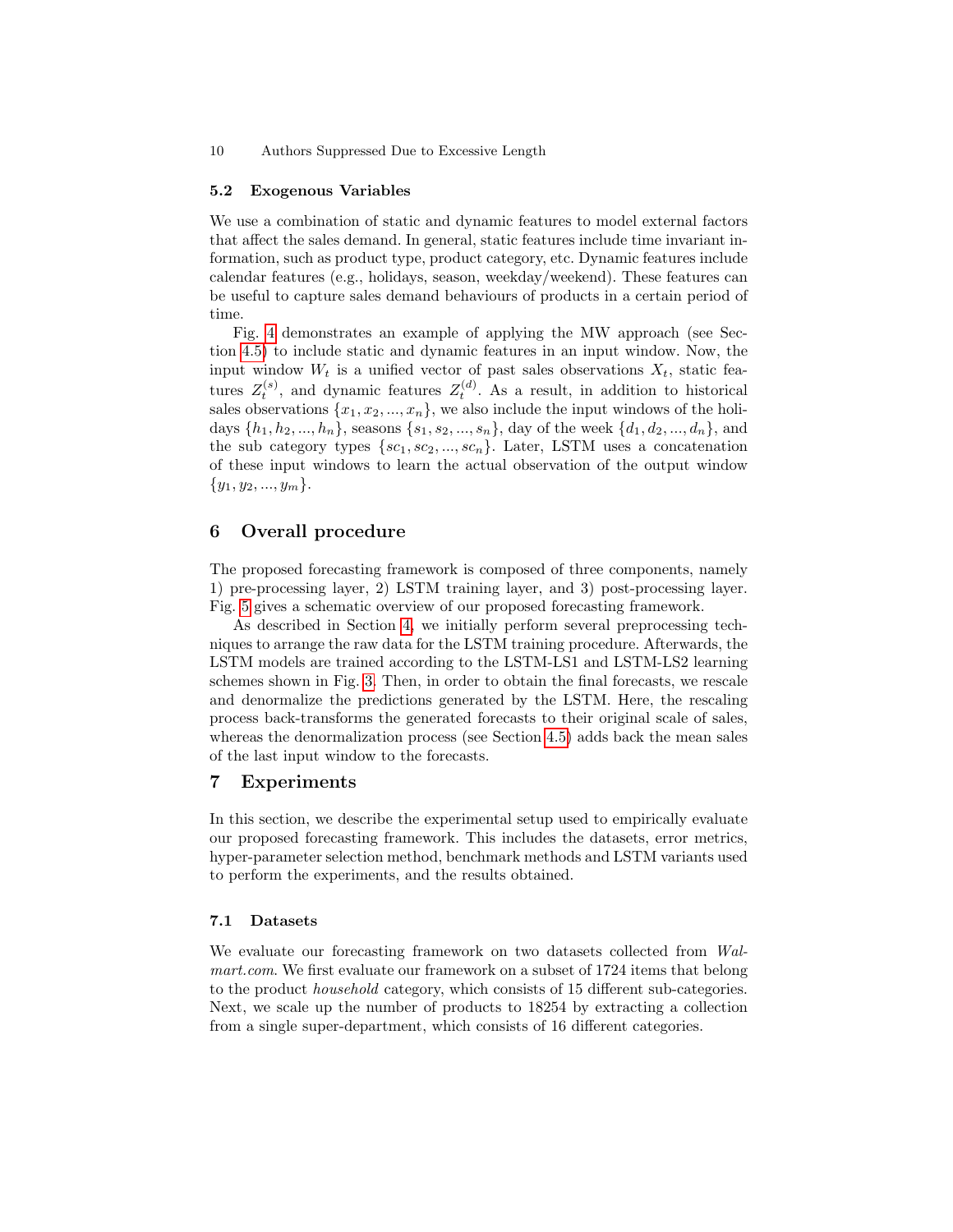

<span id="page-10-0"></span>Fig. 5. The overall summary of the proposed sales demand forecasting framework, which consists of a pre-processing, an LSTM training, and a post-processing part.

We use 190 consecutive days of daily sales data in 2018. The last 10 days of data are reserved for model testing. We define our forecasting horizon  $M$  as 10, i.e., training output window size  $n$  is equivalent to 10. Following the heuristic proposed by Bandara et al. [\[18\]](#page-15-1), we choose the size of the training input window  $n$  as 13 (10\*1.25).

<span id="page-10-2"></span>Table 3. LSTM Parameter grid

| Model Parameter           |           | Minimum value Maximum value |
|---------------------------|-----------|-----------------------------|
| $LSTM$ -cell-dimension    | 50        | 100                         |
| Mini-batch-size           | 60        | 1500                        |
| Learning-rates-per-sample | $10^{-6}$ | $10^{-3}$                   |
| Maximum-epochs            | 5         | 20                          |
| Gaussian-noise-injection  | $10^{-4}$ | $8 \cdot 10^{-4}$           |
| L2-regularization-weight  | $10^{-4}$ | $8 \cdot 10^{-4}$           |

## 7.2 Error Measure

We use a modified version of the mean absolute percentage error (mMAPE) as our forecasting error metric. We define the mMAPE for each item as:

<span id="page-10-1"></span>
$$
mMAPE = \frac{1}{m} \sum_{t=1}^{m} \left( \frac{|F_t - A_t|}{1 + |A_t|} \right).
$$
 (3)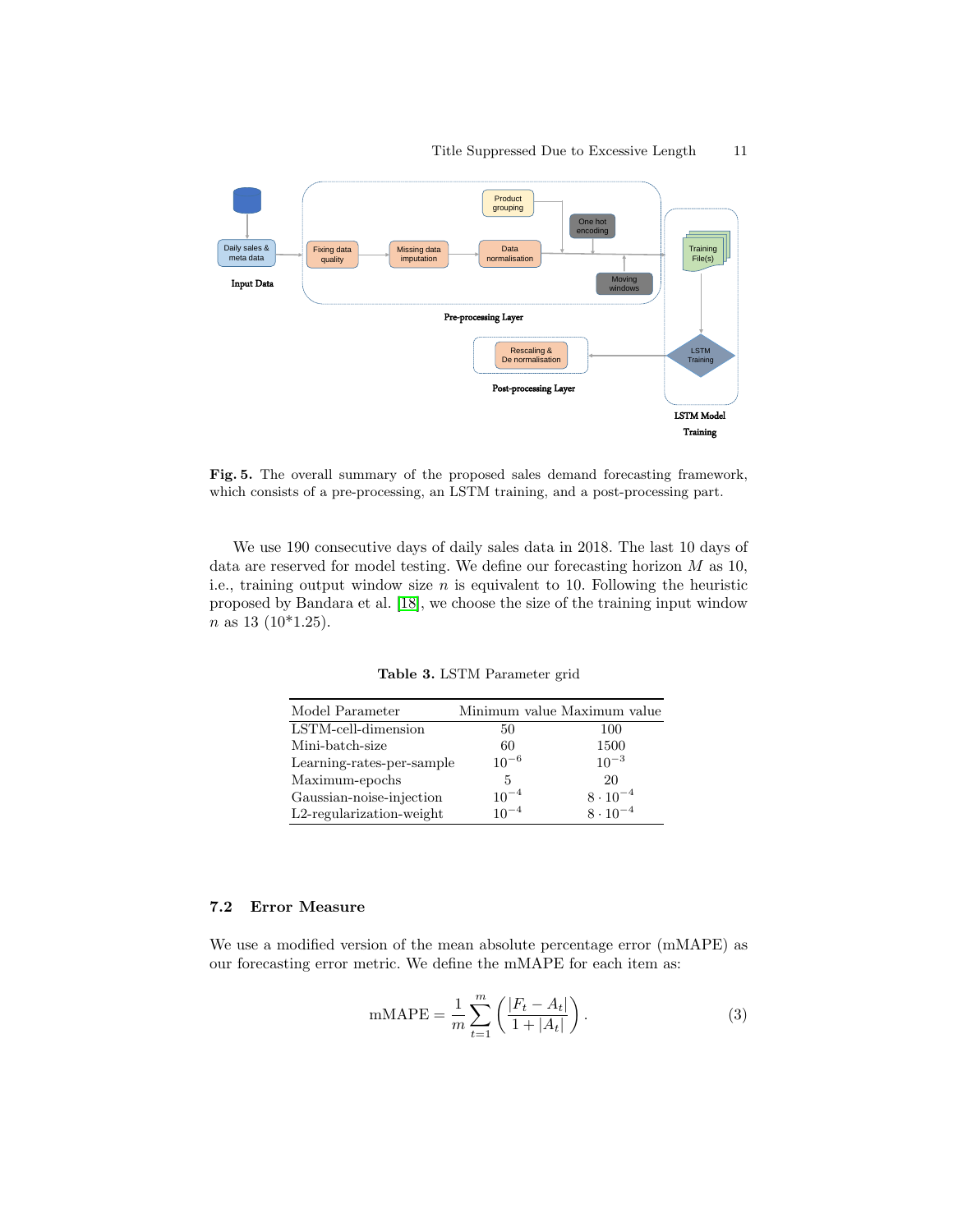Here,  $A_t$  represents the actual sales at time t, and  $F_t$  is the respective sales forecast generated by a prediction model. The number  $m$  denotes the length of the intended forecasting horizon. Furthermore, to avoid problems for zero values, we sum a constant term  $\epsilon = 1$  to the denominator of [\(3\)](#page-10-1). This is a popular error measure used in the retail and supply chain industry [\[39\]](#page-15-9).

To report the overall mMAPE for a set of items, we use both mean of the mMAPEs (Mean mMAPE) and the median of the mMAPEs (Median mMAPE). Here, median mMAPE is suitable to summarise the error distribution in situations where the majority of the observations are zero sales, i.e., long tailed sales demand items.

## 7.3 Hyperparameter Selection & Optimization

Our LSTM based learning framework contains various hyper-parameters, including LSTM cell dimension, model learning rate, number of epochs, mini-batchsize, and model regularization terms, i.e., Gaussian-noise and L2-regularization weights. We use two implementations of a Bayesian global optimization methodology, bayesian-optimization and SMAC [\[30\]](#page-15-10) to autonomously determine the optimal set of hyper-parameters in our model [\[32\]](#page-15-11). Table [3](#page-10-2) summarises the bounds of the hyper-parameter values used throughout the LSTM learning process, represented by the respective minimum and maximum columns.

Moreover, we use the gradient-based Adam [\[33\]](#page-15-12) and COntinuous COin Betting (COCOB) [\[34\]](#page-15-13) algorithms as our primary learning optimization algorithms to train the network. Unlike in other gradient-based optimization algorithms, COCOB does not require tuning of the learning rate.

## 7.4 Benchmarks and LSTM variants

We use a host of different univariate forecasting techniques to benchmark against our proposed forecasting framework. This includes forecasting methods from the exponential smoothing family, i.e., exponentially weighted moving average  $(EWMA)$ , exponential smoothing  $(ETS)$  [\[35\]](#page-15-14), and a model from the moving average family, i.e., *autoregressive moving-average model (ARIMA) [\[35\]](#page-15-14)*. Though some of these benchmarks have been proposed in the literature decades ago, they are used in many businesses as the forecasting work-horses on a daily basis, and recent forecasting competitions have shown that even today these methods are able to obtain very competitive accuracies [\[38\]](#page-15-15). We also use Prophet, a forecasting technique recently introduced by Facebook Research [\[40\]](#page-15-16), as a benchmark. In addition to the well-established benchmarks in this domain, we include standard benchmarks such as Na¨ıve, and Na¨ıve Seasonal. Some of these benchmarks are also currently used in the forecasting framework at Walmart.com.

Furthermore, in our experiments, we add the following variants of our baseline LSTM model.

– LSTM.ALL: The baseline LSTM model, where one model is globally trained across all the available time series.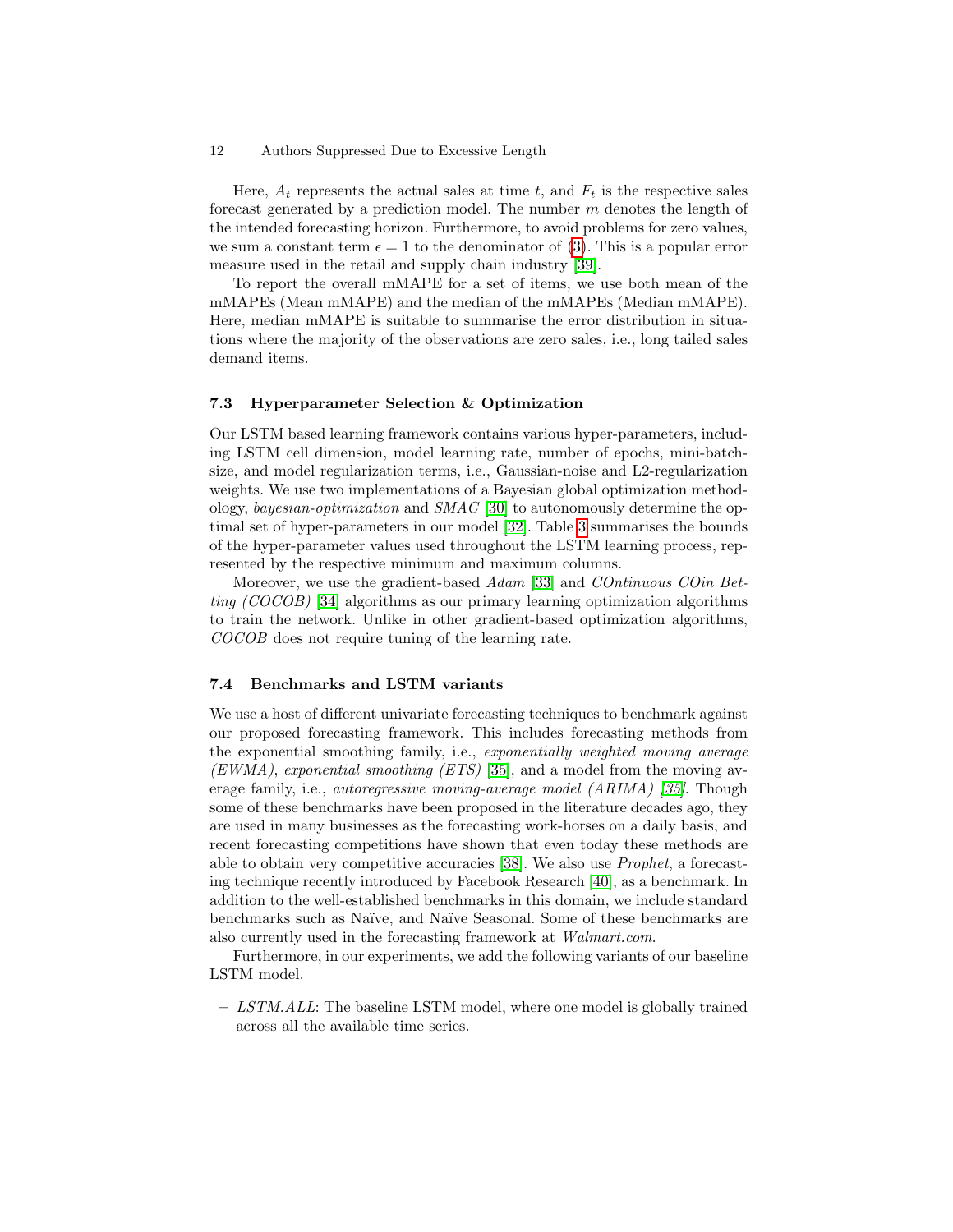- $-$  LSTM.GROUP: A separate LSTM model is built on each subgroup of time series, which are identified by the domain knowledge available.
- LSTM.FEATURE: The subgroup labels identified in the LSTM.GROUP approach is used as an external feature (one-hot encoded vector) of LSTM.
- LSTM.CLUSTER: The time series sub-grouping is performed using a time series feature based clustering approach (refer Section [4\)](#page-4-0). Similar to LSTM.GROUP, a separate LSTM model is trained on each cluster.

### 7.5 Results & Discussion

Table [4](#page-13-1) and Table [5](#page-13-2) show the results for the category level and super-department level datasets. Here, k corresponds to the number of items in each group, and  $G1/G2/G3$  represent the product sub-groups introduced in Section [4.3.](#page-4-1) We use a weekly seasonality in the seasonal benchmarks, i.e., ETS (seasonal), Naïve Seasonal. It is also worth to mention that for the super-department dataset, we only employ one grouping strategy, namely LSTM.GROUP, and include only the best-performing learning scheme in the category level dataset, which is LSTM-LS1, to examine the robustness of our forecasting framework.

In the tables, under each LSTM variant, we present the results of the different learning schemes, i.e., LSTM-LS1 and LSTM-LS2, hyper-parameter selection methods, i.e., Bayesian and SMAC, and optimization learning algorithms, i.e., Adam and COCOB, and achieve comparable results. According to Table [4,](#page-13-1) considering all the items in the category, the proposed LSTM.Cluster variant obtains the best Mean mMAPE, while the Na¨ıve forecast gives the best Median mMAPE. Meanwhile, regarding G1, which are the items with most business impact, the LSTM.Cluster and LSTM.Group variants outperform the rest of the benchmarks, in terms of the Mean mMAPE and Median mMAPE respectively. We also observe in G1 that the results of the LSTM.ALL variant are improved after applying our grouping strategies. Furthermore, on average, the LSTM variants together with the Naïve forecast achieve the best-performing results within G2 and G3, where the product sales are relatively sparse compared to G1.

We observe a similar pattern of results in Table [5,](#page-13-2) where in general, the LSTM.GROUP variant gives the best Mean mMAPE, while the Naïve forecast ranks as the first in Median mMAPE. Likewise in G1, the LSTM.GROUP variant performs superior amongst other benchmarks, and in particular outperforms the LSTM.ALL variant, while upholding the benefits of item grouping strategies under these circumstances. Similarly, on average, the LSTM variants and Naïve forecast obtain the best results in G2 and G3. In both tables, we observe several methods producing zero Median mMAPE in the G2 subgroup. This is due to the high volume of zero sales present among the items in G2. In E-commerce business, items in the G2 are called "tail items", which are usually seasonal products. These items follow low sales during most time of a year and high sales during certain period of time. Therefore, generating demand forecast for these items is still essential, although their sales are sparse.

Overall, the majority of the LSTM variants show competitive results under both evaluation settings, showing the robustness of our forecasting framework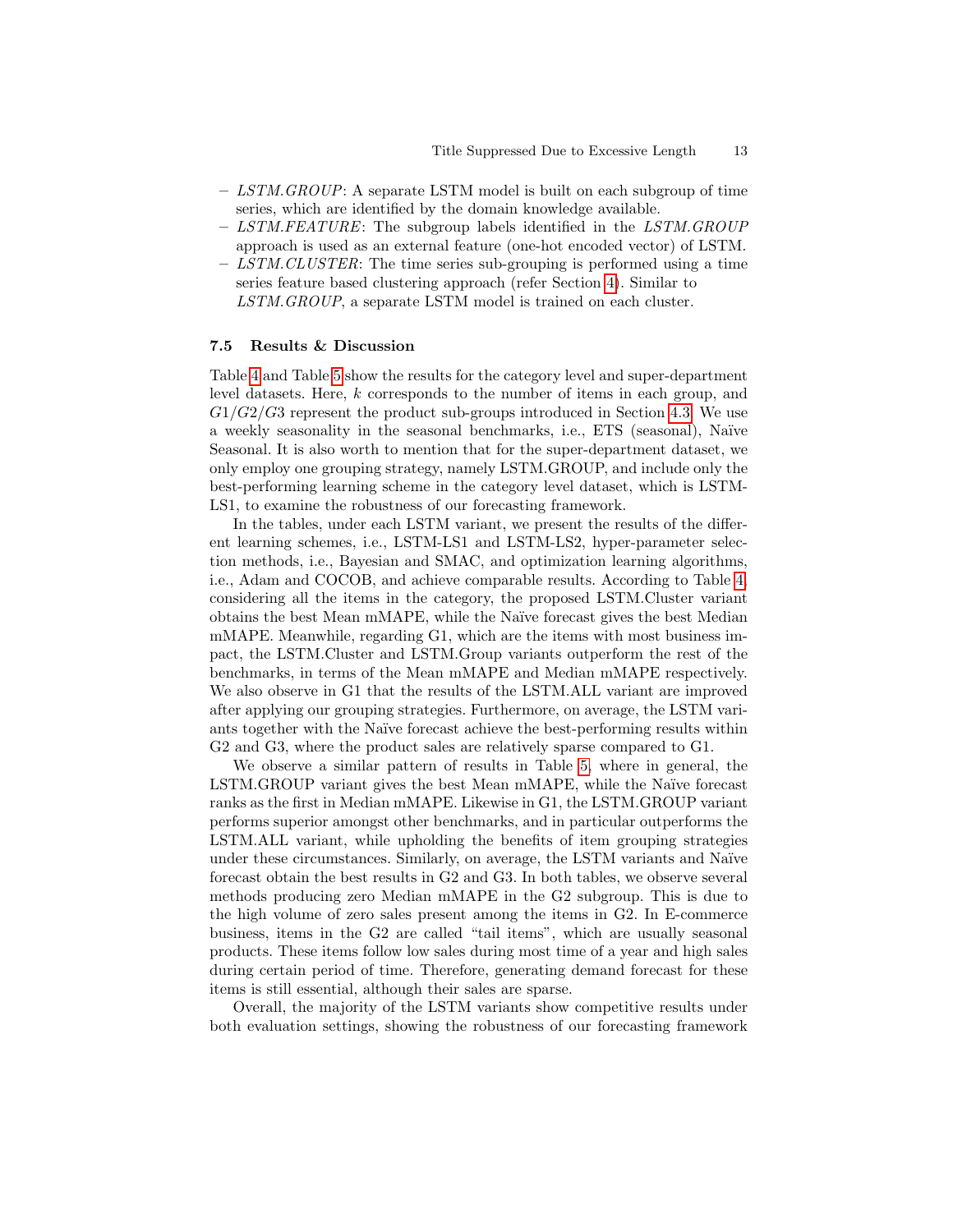with large amounts of items. More importantly, these results reflect the contribution made by the time series grouping strategies to uplift the baseline LSTM performance.

|                                               |                               | mMAPE (All) |                                                 | mMAPE(G1) |       | mMAPE(G2) |       | mMAPE(G3) |       |
|-----------------------------------------------|-------------------------------|-------------|-------------------------------------------------|-----------|-------|-----------|-------|-----------|-------|
|                                               |                               | $k = 1724$  |                                                 | $k = 549$ |       | $k = 544$ |       | $k = 631$ |       |
| Model                                         | Configuration                 |             | Mean Median Mean Median Mean Median Mean Median |           |       |           |       |           |       |
| LSTM.ALL                                      | LSTM-LS1/Bayesian/Adam        | 0.888       | 0.328                                           | 1.872     | 0.692 | 0.110     | 0.073 | 0.640     | 0.283 |
| LSTM.ALL                                      | LSTM-LS1/Bayesian/COCOB 0.803 |             | 0.267                                           | 1.762     | 0.791 | 0.070     | 0.002 | 0.537     | 0.259 |
| LSTM.ALL                                      | LSTM-LS2/Bayesian/Adam        | 0.847       | 0.327                                           | 1.819     | 0.738 | 0.103     | 0.047 | 0.582     | 0.326 |
| LSTM.GROUP                                    | LSTM-LS1/Bayesian/Adam        | 0.873       | 0.302                                           | 1.882     | 0.667 | 0.093     | 0.016 | 0.604     | 0.283 |
| LSTM.GROUP                                    | LSTM-LS1/Bayesian/COCOB 1.039 |             | 0.272                                           | 2.455     | 0.818 | 0.074     | 0.000 | 0.549     | 0.250 |
| LSTM.GROUP                                    | LSTM-LS2/Bayesian/Adam        | 0.812       | 0.317                                           | 1.818     | 0.738 | 0.091     | 0.022 | 0.587     | 0.314 |
| LSTM.FEATURE                                  | LSTM-LS1/Bayesian/Adam        | 1.065       | 0.372                                           | 2.274     | 0.889 | 0.135     | 0.100 | 0.738     | 0.388 |
| LSTM.FEATURE                                  | LSTM-LS1/Bayesian/COCOB 0.800 |             | 0.267                                           | 1.758     | 0.772 | 0.069     | 0.000 | 0.533     | 0.255 |
| LSTM.FEATURE                                  | LSTM-LS2/Bayesian/Adam        | 0.879       | 0.324                                           | 1.886     | 0.750 | 0.091     | 0.022 | 0.611     | 0.324 |
| LSTM.CLUSTER                                  | LSTM-LS1/Bayesian/Adam        | 0.954       | 0.313                                           | 2.109     | 0.869 | 0.135     | 0.110 | 0.625     | 0.322 |
| LSTM.CLUSTER                                  | LSTM-LS1/Bayesian/COCOB 0.793 |             | 0.308                                           | 1.695     | 0.748 | 0.077     | 0.005 | 0.562     | 0.302 |
| LSTM.CLUSTER                                  | LSTM-LS2/Bayesian/Adam        | 1.001       | 0.336                                           | 2.202     | 0.863 | 0.084     | 0.017 | 0.664     | 0.347 |
| <b>EWMA</b>                                   |                               | 0.968       | 0.342                                           | 1.983     | 1.026 | 0.107     | 0.021 | 0.762     | 0.412 |
| <b>ARIMA</b>                                  |                               | 1.153       | 0.677                                           | 2.322     | 0.898 | 0.103     | 0.056 | 0.730     | 0.496 |
| $ETS$ (non-seasonal) $\overline{\phantom{a}}$ |                               | 0.965       | 0.362                                           | 2.020     | 0.803 | 0.113     | 0.060 | 0.713     | 0.444 |
| ETS (seasonal)                                |                               | 0.983       | 0.363                                           | 2.070     | 0.804 | 0.116     | 0.059 | 0.713     | 0.445 |
| Naïve                                         |                               | 0.867       | 0.250                                           | 1.803     | 0.795 | 0.124     | 0.000 | 0.632     | 0.250 |
| Naïve Seasonal                                |                               | 0.811       | 0.347                                           | 1.789     | 0.679 | 0.086     | 0.000 | 0.523     | 0.320 |
| Prophet-Facebook                              |                               | 0.892       | 0.342                                           | 1.923     | 0.842 | 0.103     | 0.042 | 0.609     | 0.325 |

<span id="page-13-1"></span>Table 4. Results for category level dataset

<span id="page-13-2"></span>Table 5. Results for super-department level dataset

|                                |                         | mMAPE (All items) |        | mMAPE(G1)  |       | mMAPE(G2)  |                                     | mMAPE(G3)  |       |
|--------------------------------|-------------------------|-------------------|--------|------------|-------|------------|-------------------------------------|------------|-------|
|                                |                         | $k = 18254$       |        | $k = 5682$ |       | $k = 5737$ |                                     | $k = 6835$ |       |
| Model                          | Configuration           | Mean              | Median |            |       |            | Mean Median Mean Median Mean Median |            |       |
| LSTM.ALL                       | LSTM-LS1/Bayesian/Adam  | 1.006             | 0.483  | 2.146      | 1.285 | 0.191      | 0.079                               | 0.668      | 0.434 |
| LSTM.ALL                       | LSTM-LS1/Bayesian/COCOB | 0.944             | 0.442  | 2.041      | 1.203 | 0.163      | 0.053                               | 0.614      | 0.394 |
| LSTM.GROUP                     | LSTM-LS1/Bayesian/Adam  | 0.871             | 0.445  | 1.818      | 1.009 | 0.189      | 0.067                               | 0.603      | 0.377 |
| LSTM.GROUP                     | LSTM-LS1/Bayesian/COCOB | 0.921             | 0.455  | 1.960      | 1.199 | 0.173      | 0.053                               | 0.618      | 0.394 |
| LSTM.FEATURE                   | LSTM-LS1/Bayesian/Adam  | 0.979             | 0.424  | 2.117      | 1.279 | 0.151      | 0.050                               | 0.653      | 0.377 |
| LSTM.FEATURE                   | LSTM-LS1/Bayesian/COCOB | 1.000             | 0.443  | 2.143      | 1.282 | 0.215      | 0.092                               | 0.676      | 0.398 |
| <b>EWMA</b>                    |                         | 1.146             | 0.579  | 2.492      | 1.650 | 0.229      | 0.091                               | 0.805      | 0.562 |
| <b>ARIMA</b>                   |                         | 1.084             | 0.536  | 2.305      | 1.497 | 0.198      | 0.094                               | 0.734      | 0.510 |
| $ETS$ (non-seasonal) $\square$ |                         | 1.097             | 0.527  | 2.314      | 1.494 | 0.204      | 0.092                               | 0.755      | 0.509 |
| ETS (seasonal)                 |                         | 1.089             | 0.528  | 2.290      | 1.483 | 0.204      | 0.092                               | 0.756      | 0.510 |
| Naïve                          |                         | 0.981             | 0.363  | 2.008      | 1.122 | 0.204      | 0.000                               | 0.713      | 0.286 |
| Naïve Seasonal                 |                         | 1.122             | 0.522  | 2.323      | 1.513 | 0.219      | 0.050                               | 0.803      | 0.475 |
| Prophet-Facebook               |                         | 1.087             | 0.554  | 2.266      | 1.400 | 0.210      | 0.113                               | 0.765      | 0.534 |

# <span id="page-13-0"></span>8 Conclusions

There exists great potential to improve sales forecasting accuracy in the Ecommerce domain. One good opportunity is to utilize the correlated and similar sales patterns available in a product portfolio. In this paper, we have introduced a novel demand forecasting framework based on LSTMs that exploits non-linear relationships that exist in the E-commerce business.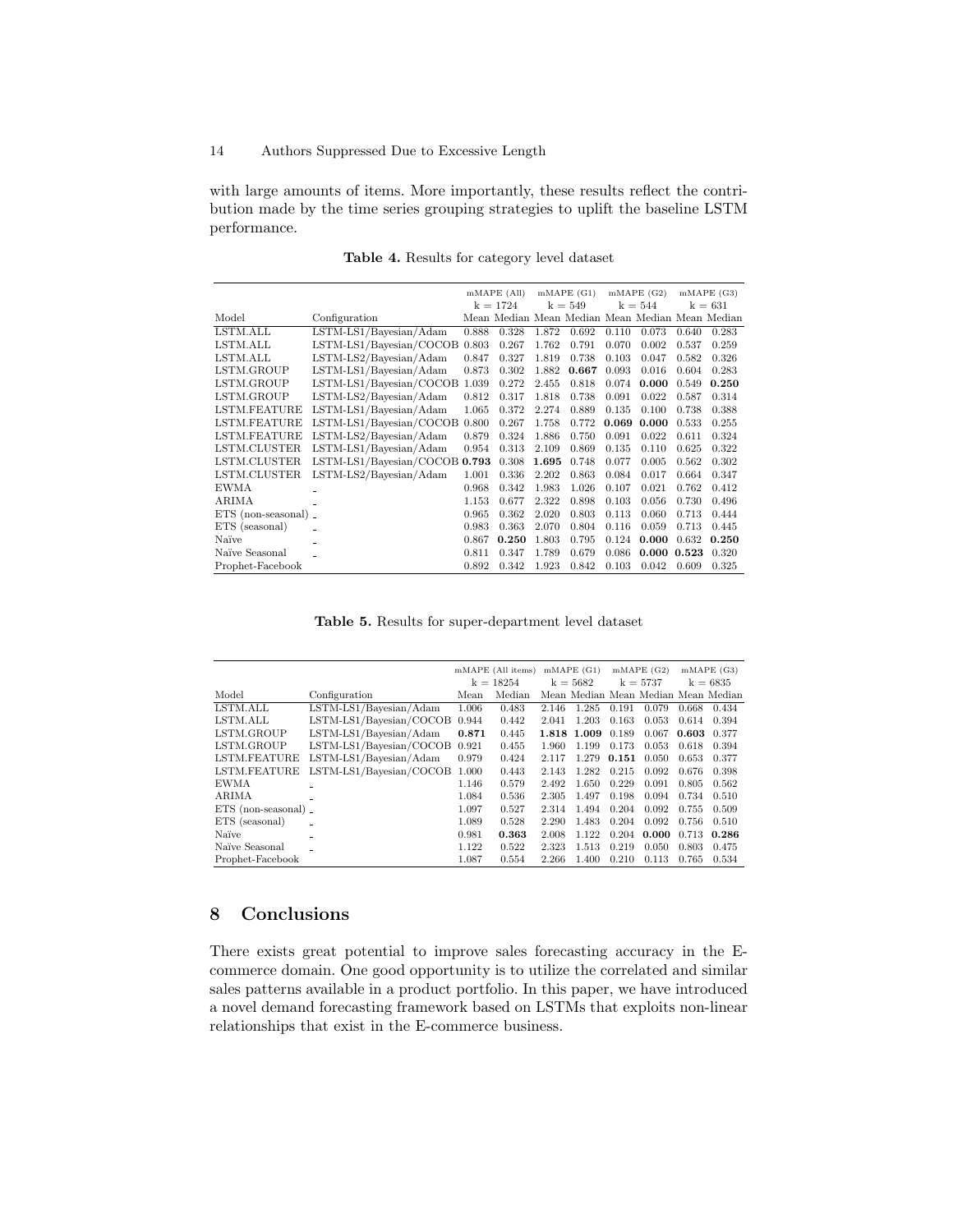We have used the proposed approach to forecast the sales demand by training a global model across the items available in a product assortment hierarchy. Our developments also present several systematic grouping strategies to our base model, which are in particular useful in situations where product sales are sparse.

Our methodology has been evaluated on a real-world E-commerce database from Walmart.com. To demonstrate the robustness of our framework, we have evaluated our methods on both category level and super-department level datasets. The results have shown that our methods have outperformed the state-of-the-art univariate forecasting techniques.

Furthermore, the results indicate that E-commerce product hierarchies contain various cross-product demand patterns and correlations are available, and approaches to exploit this information are necessary to improve the sales forecasting accuracy in this domain.

# References

- <span id="page-14-0"></span>1. Hyndman, R. et al., 2008. Forecasting with Exponential Smoothing: The State Space Approach, Springer Science & Business Media.
- <span id="page-14-1"></span>2. Box, G.E.P. et al., 2015. Time Series Analysis: Forecasting and Control, John Wiley & Sons.
- <span id="page-14-6"></span>3. Box, G.E.P. & Cox, D.R., 1964. An Analysis of Transformations. Journal of the Royal Statistical Society. Series B, Statistical methodology, 26(2), pp.211252.
- <span id="page-14-7"></span>4. Yeo, J. et al., 2016. Browsing2purchase: Online Customer Model for Sales Forecasting in an E-Commerce Site. 25th Int.Conf.Comp. on World Wide Web.
- <span id="page-14-8"></span>5. Ramanathan, U., 2013. Supply chain collaboration for improved forecast accuracy of promotional sales. Int. Journal of Operations & Production Management.
- <span id="page-14-9"></span>6. Kulkarni, G., Kannan, P.K. & Moe, W., 2012. Using online search data to forecast new product sales. Decision support systems, 52(3), pp.604611.
- <span id="page-14-10"></span>7. Zhao, K. & Wang, C., 2017. Sales Forecast in E-commerce using Convolutional Neural Network. arXiv [cs.LG].
- <span id="page-14-11"></span>8. Seeger, M.W., Salinas, D. & Flunkert, V., 2016. Bayesian Intermittent Demand Forecasting for Large Inventories. In Proceedings of the 29th NIPS.
- <span id="page-14-12"></span>9. Snyder, R., Ord, J.K. & Beaumont, A., 2012. Forecasting the intermittent demand for slow-moving inventories: A modelling approach. IJF, 28(2), pp.485496.
- <span id="page-14-13"></span>10. Zhang, G., Patuwo, B.E. & Hu, M.Y., 1998. Forecasting with artificial neural networks: The state of the art. International journal of forecasting, 14(1), pp.3562.
- <span id="page-14-14"></span>11. Yan, W., 2012. Toward automatic time-series forecasting using neural networks. IEEE transactions on neural networks and learning systems, 23(7), pp.10281039.
- <span id="page-14-15"></span>12. Zimmermann, H.-G., Tietz, C. & Grothmann, R., 2012. Forecasting with RNNs: 12 Tricks. In Neural Networks. Lecture Notes in Computer Science. pp. 687707.
- <span id="page-14-2"></span>13. Trapero, J.R., Kourentzes, N. & Fildes, R., 2015. On the identification of sales forecasting models in the presence of promotions. The Journal of the ORS.
- <span id="page-14-3"></span>14. Borovykh, A., Bohte, S. & Oosterlee, C.W., 2017. Conditional Time Series Forecasting with Convolutional Neural Networks arXiv [cs.AI].
- <span id="page-14-4"></span>15. Flunkert, V., Salinas, D. & Gasthaus, J., 2017. DeepAR: Probabilistic Forecasting with Autoregressive Recurrent Networks. arXiv [cs.AI].
- <span id="page-14-5"></span>16. Wen, R. et al., 2017. A Multi-Horizon Quantile Recurrent Forecaster. arXiv [stat.ML].